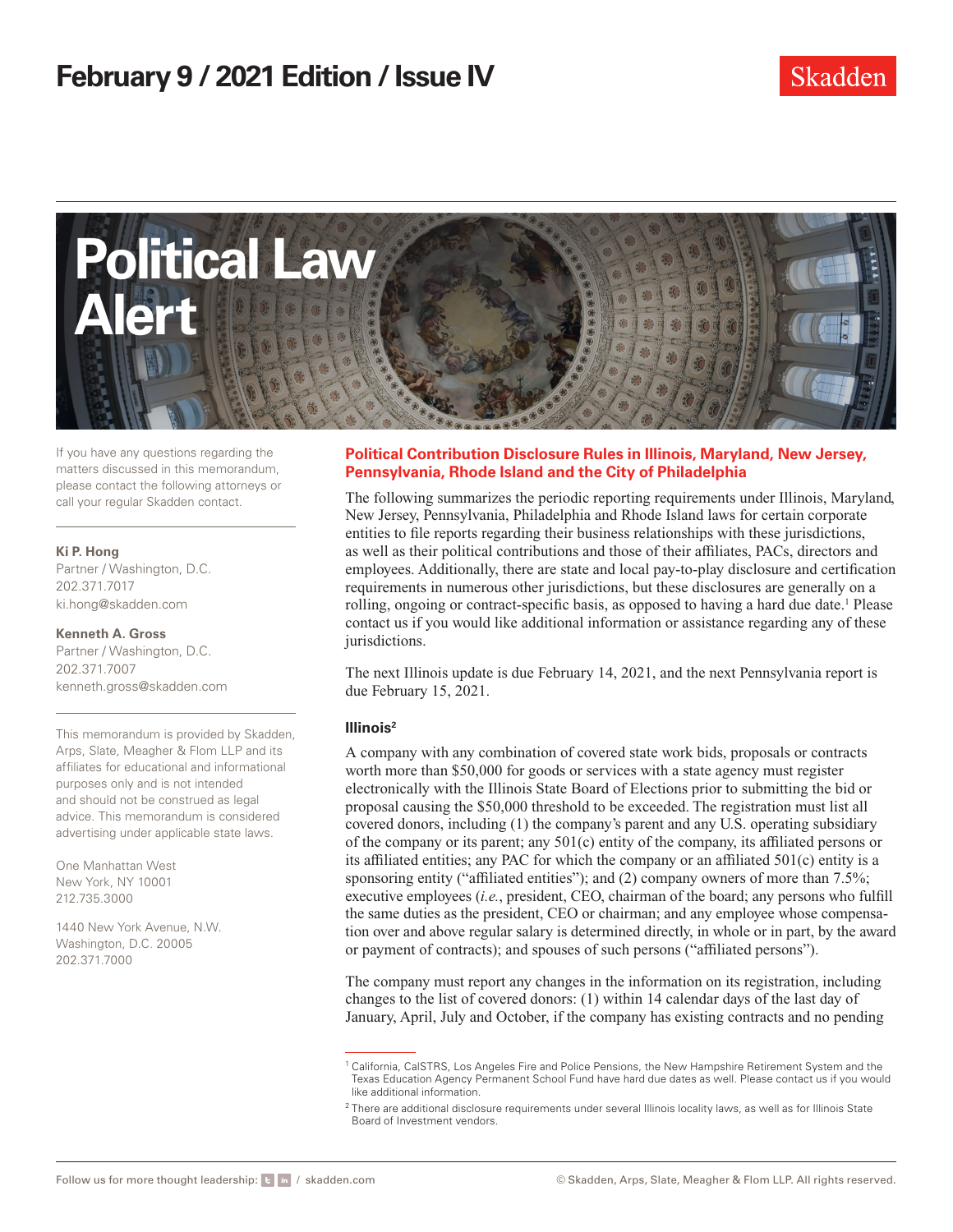# **Political Law Alert**

bids; or (2) within five business days or seven calendar days of the change or the day before the date the contract is awarded, whichever is first, if the company has pending bids.

The company must certify, on every bid and contract, as to whether it is required to register and must acknowledge that the contract is voidable for the failure to comply with the registration requirement. The company must notify any Illinois state or local political committee to which it makes a contribution that it is registered with the Board. Any affiliated person or affiliated entity of the company that makes a contribution to any Illinois state or local political committee must notify the recipient of its affiliation with the company.

#### **Maryland**

Entities that enter into certain contracts with the state or a local government entity are required to file information with the Maryland State Board of Elections. Specifically, an entity must file a public disclosure form if the entity or its subsidiary (*i.e.*, 30% or more of the equity of the subsidiary is owned or controlled by the business entity) makes a single contract with the state, a county, a municipal corporation or other political subdivision of the state that equals or exceeds \$200,000.3 Such disclosure must include the name of each candidate, if any, to whom one or more applicable contributions in a cumulative amount of \$500 or more were made during the reporting period by all covered donors combined. For this \$500 contribution reporting threshold, covered donors include not only the entity and its subsidiaries, but also company PACs, officers, directors and partners of the business entity and its subsidiaries. Furthermore, political contributions made by employees, agents or other persons at the suggestion or direction of a business entity or subsidiary also must be reported.

An entity with reportable contributions also must itemize its Maryland state and local government contracts of \$200,000 or more, disclosing the amount and nature of the business conducted with the state and its political subdivisions, the agency that awarded each contract, the company awarded the contract (including a contracting company in which the filer owns a 30% interest), and the award, start and end dates of the contract. Companies having no reportable contributions are relieved of the full burden of contract disclosure but still must list the government agencies with which they do business.

Initial disclosure covering the prior two years must be made within 15 business days of contract award, regardless of whether there are contributions to report. And there is an ongoing requirement to disclose new contracts within 30 business days

of contract award. Semiannual reports are due May 31 (for the period of November 1 to April 30) and November 30 (for the period of May 1 to October 31).

### **New Jersey4**

Once entering into a contract with an agency, annual disclosure statements are required from a business entity that has received \$50,000 or more in the aggregate in any calendar year through agreements or contracts with state and local public entities. The annual disclosure statement must state all reportable contributions made by "covered donors" during the year prior to the reporting deadline, as well as details regarding the contracts, and must be filed with the New Jersey Election Law Enforcement Commission by March 30. A statement must be filed regardless of whether there are any contributions to report. However, if there are no contributions to report, details regarding the contracts need not be reported. Reportable contributions include any currency contribution, contributions by other means or pledges of contributions exceeding \$300 (per election or per year, depending on the recipient) from the business entity; the business entity's principals, partners, officers, directors and their spouses; the business entity's state PACs and subsidiaries; or any owner of more than 10% of the business entity (collectively "covered donors") to an incumbent of or candidate for any public office having ultimate responsibility for the awarding of public contracts, or to a political party committee, legislative leadership committee, political committee or continuing political committee. The following are defined as officers: president, vice president with senior management responsibility, secretary, treasurer, chief executive officer or chief financial officer of a corporation, or any person routinely performing such functions for a corporation.

#### **Pennsylvania5**

Under Pennsylvania law, a business entity is required to file a report disclosing individuals' contributions made to state candidates, political parties and PACs if the business entity has been awarded a non-bid contract from the Commonwealth of Pennsylvania or its political subdivisions during the preceding calendar year. The report requires such an entity to disclose contributions made in excess of \$1,000 during the preceding year in Pennsylvania by corporate officers, directors, associates, partners, limited partners, employees (and members of their immediate families) whose contributions are known by any of the above, and the immediate families of the above. A statement

<sup>4</sup> There are additional disclosure requirements under numerous New Jersey locality laws, as well as for investment managers doing business with the New Jersey State Investment Council.

<sup>&</sup>lt;sup>3</sup> Lobbyist employers have a filing obligation as well.

<sup>5</sup> There are additional disclosure requirements under several Pennsylvania locality laws, as well as under state law for contracts with municipal pension systems.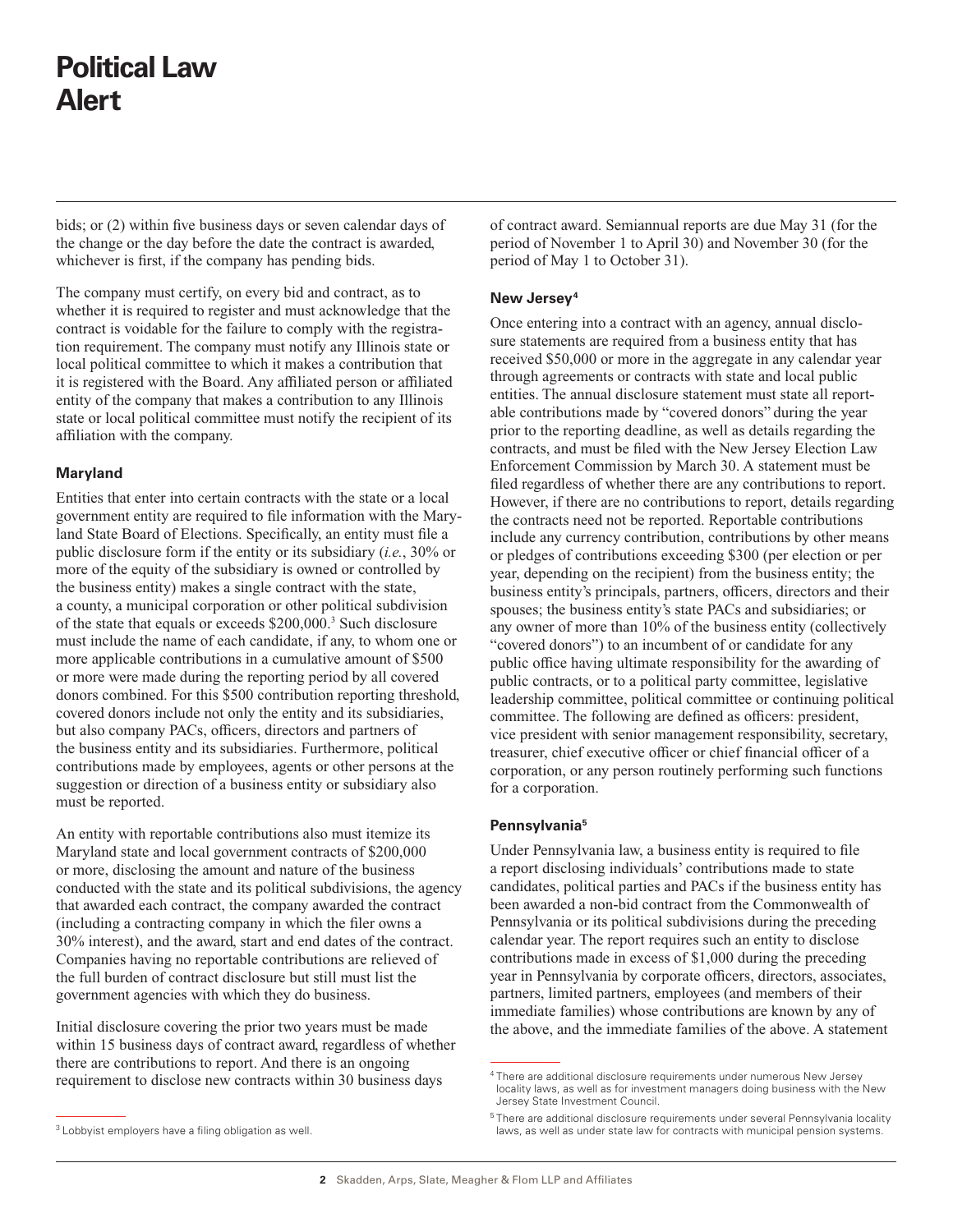# **Political Law Alert**

must be filed regardless of whether there are any contributions to report. This report is due February 15. This year's notarization requirement is waived if a supplemental form is filed, and the forms may be submitted via email.

### **Philadelphia**

Companies with non-bid contracts in the city of Philadelphia valued in excess of \$25,000 are required to disclose contributions made, solicited, fundraised or bundled to city candidates and elective officeholders, and political parties, political committees and other political organizations active in Philadelphia by "covered donors" (the company and any parent, subsidiary or otherwise affiliated entity; officers, directors, controlling shareholders, and partners of the company and its affiliates; PACs controlled by such persons; and such persons' immediate family) and their consultants' covered donors. There is a continuing obligation to update these disclosures within 15 days after the end of each bimonthly period in which there is a contribution to report (January 15, March 15, May 15, July 15, September 15 and November 15). Things of value, other than political contributions, solicited by city officials must be disclosed on the same schedule.

#### **Rhode Island6**

Any business entity contracting with a Rhode Island state agency to sell goods or services at a cost of \$5,000 or more annually must file an affidavit with the Rhode Island Board of Elections if, within the 24 months preceding the date of the contract, contributions in excess of \$250 in the aggregate have been made within a calendar year to any state candidate or political party.

That affidavit requires the business entity to supply contractual information (including a copy of the contract, if one exists) and information about political contributions made to Rhode Island candidates or committees by the contracting entity and any related parties. Such parties include:

- 1. any person having a 10% or greater ownership interest in or being a subsidiary of the contracting party;
- 2. any person who is an "executive officer," meaning any employee of the contracting party who (1) is appointed or elected as an officer of the business entity by either the incorporators, stockholders or directors of the business entity, (2) is in charge of a principal business unit, division or function of the business entity, (3) participates or has authority to participate other than in the capacity of a director in major policymaking functions of the business entity, or (4) is actively engaged in soliciting business from the state or conducting, other than in a ministerial capacity, business with the state. An officer who is located outside of the state, is not a resident of the state and does not participate in the business of the business entity within the state is exempt from these reporting requirements; and
- 3. the spouses or minor children of the persons named in  $(1)$  and  $(2)$  above.

In determining who falls within (2) above, employees who are involved in soliciting or conducting Rhode Island business are covered regardless of employment level. Senior employees who fall within any of the three categories are only covered if they are located in Rhode Island, are a resident of the state or participate in the business of a business entity in the state.

This report is due within 60 days of entering into a contract to sell goods or services at a cost of \$5,000 or more with any Rhode Island state agency, or, where no written contract exists, within 60 days of crossing the \$5,000 threshold. If a company has more than one such contract, it may make the filing on a semiannual basis (January 31 and July 31) rather than on a rolling 60-day basis.7The political contribution information required covers the 24 months prior to entering into such a contract. All contributions made by the related parties must be reported every time a contract is entered into, regardless of whether those contributions have been reported previously.

<sup>&</sup>lt;sup>6</sup> There are additional disclosure requirements under Providence city law.

 $<sup>7</sup>$  If the company so chooses, it must file a notice indicating it wishes to report on</sup> the alternate filing schedule.